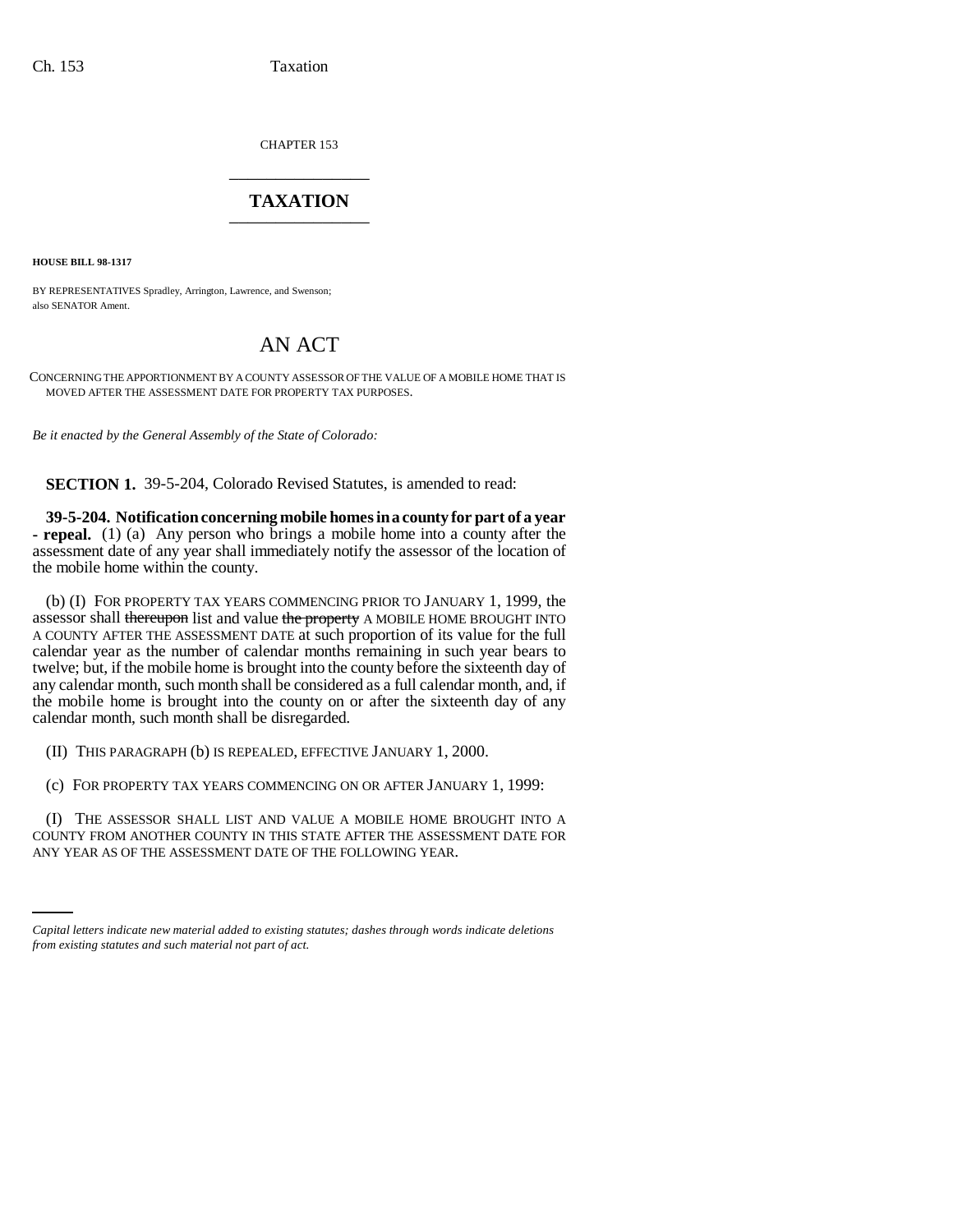#### Taxation Ch. 153

(II) THE ASSESSOR SHALL LIST AND VALUE A MOBILE HOME BROUGHT INTO A COUNTY FROM OUTSIDE THIS STATE AFTER THE ASSESSMENT DATE AT SUCH PROPORTION OF ITS VALUE FOR THE FULL CALENDAR YEAR AS THE NUMBER OF CALENDAR MONTHS REMAINING IN SUCH YEAR BEARS TO TWELVE; BUT, IF THE MOBILE HOME IS BROUGHT INTO THE COUNTY FROM OUTSIDE THIS STATE BEFORE THE SIXTEENTH DAY OF ANY CALENDAR MONTH, SUCH MONTH SHALL BE CONSIDERED AS A FULL CALENDAR MONTH, AND, IF THE MOBILE HOME IS BROUGHT INTO THE COUNTY FROM OUTSIDE THIS STATE ON OR AFTER THE SIXTEENTH DAY OF ANY CALENDAR MONTH, SUCH MONTH SHALL BE DISREGARDED.

**SECTION 2.** 39-5-205, Colorado Revised Statutes, is amended to read:

**39-5-205. Relocation of a mobile home - collection of taxes - repeal.** (1) Any person who intends to remove his OR HER mobile home from a county or from one location in a county to a new location in the same county shall notify the treasurer of this fact, and all property taxes levied or assessed on such mobile home shall thereupon become due and payable if the manufactured MOBILE home is to be removed from the county. Upon the request of the treasurer, the assessor shall certify to him SUCH PERSON the valuation for assessment of the mobile home for the current year.

(2) (a) FOR PROPERTY TAX YEARS COMMENCING PRIOR TO JANUARY 1, 1999, the value to be placed on the property by the assessor PURSUANT TO THIS SECTION shall be such proportion of its value for the full calendar year as the number of calendar months in such year the mobile home was located in the original location bears to twelve; but, if the mobile home is to be removed from its original location before the sixteenth day of any calendar month, such month shall be disregarded, and, if the mobile home is to be removed from its original location on or after the sixteenth day of any calendar month, such month shall be considered as a full calendar month.

(b) THIS SUBSECTION (2) IS REPEALED, EFFECTIVE JANUARY 1, 2000.

(3) FOR PROPERTY TAX YEARS COMMENCING ON OR AFTER JANUARY 1, 1999:

(a) IF A MOBILE HOME LOCATED IN A COUNTY ON THE ASSESSMENT DATE IS TO BE REMOVED FROM THE COUNTY TO ANOTHER COUNTY IN THIS STATE BEFORE THE NEXT FOLLOWING ASSESSMENT DATE, ALL PROPERTY TAXES LEVIED OR ASSESSED ON SUCH MOBILE HOME SHALL, UPON THE MOBILE HOME OWNER PROVIDING NOTICE OF SUCH REMOVAL TO THE TREASURER PURSUANT TO SUBSECTION (1) OF THIS SECTION, BECOME DUE AND PAYABLE FOR THE CURRENT PROPERTY TAX YEAR WITHOUT PRORATION.

(b) IF A MOBILE HOME LOCATED IN A COUNTY ON THE ASSESSMENT DATE IS TO BE REMOVED FROM THIS STATE BEFORE THE NEXT FOLLOWING ASSESSMENT DATE, ALL PROPERTY TAXES LEVIED OR ASSESSED ON SUCH MOBILE HOME SHALL, UPON THE MOBILE HOME OWNER PROVIDING NOTICE OF SUCH REMOVAL TO THE TREASURER PURSUANT TO SUBSECTION (1) OF THIS SECTION, BECOME DUE AND PAYABLE. THE VALUE TO BE PLACED ON THE PROPERTY BY THE ASSESSOR PURSUANT TO THIS PARAGRAPH (b) SHALL BE SUCH PROPORTION OF ITS VALUE FOR THE FULL CALENDAR YEAR AS THE NUMBER OF CALENDAR MONTHS IN SUCH YEAR THE MOBILE HOME WAS